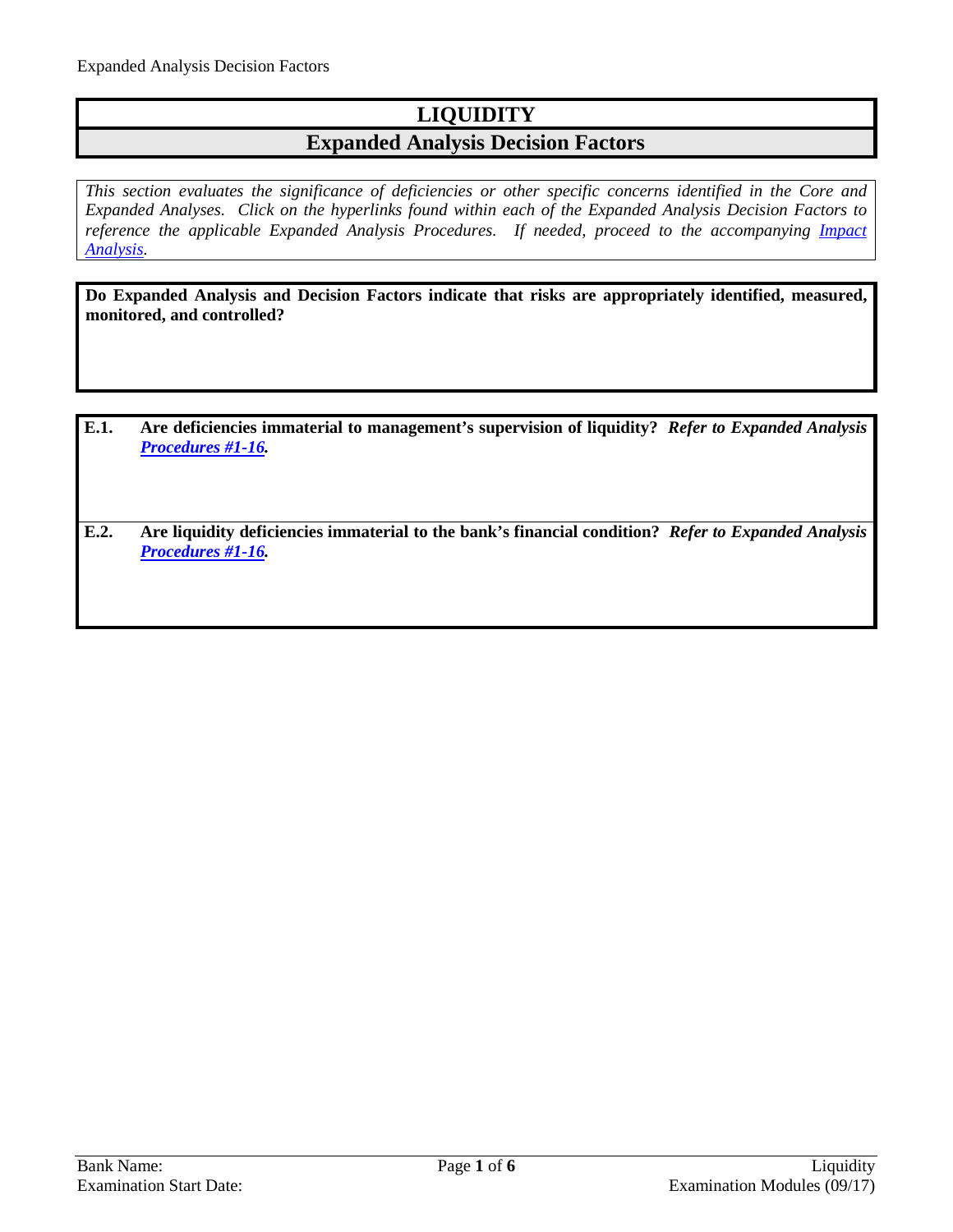# **LIQUIDITY**

## **Expanded Analysis Procedures**

*Generally, procedures used in the Expanded Analysis should target concerns identified in the Core Analysis and Decision Factors. The flexible guidelines specified for the Core Analysis also apply to the Expanded Analysis.*

### <span id="page-1-0"></span>**Policies, Procedures, and Risk Limits**

- **1. Investigate why the bank's policies and procedures are deficient based on the Core Analysis. Discuss the deficiencies with management. Consider whether management:**
	- **Overlooked issues;**
	- **Is unfamiliar with prudent liquidity guidelines and procedures; or**
	- **Has not been responsive to prior recommendations to create or enhance policies and procedures.**
- **2. If management is deficient in following the bank's policies and procedures, determine the reasons. Possible reasons include:**
	- **Lack of awareness of policies;**
	- **Disregard for established policies;**
	- **Misunderstanding of policy guidelines; and**
	- **Poor internal communication of revisions to policies and procedures.**
- **3. Determine whether management commits to and supports proper controls and monitoring to ensure the bank's policy guidelines are followed in the future. Determine whether proposed controls and implementation periods are reasonable.**

**Information and Communication Systems**

- **4. Determine the validity of internal liquidity reports and ratios by verifying the amounts to the bank's general or subsidiary ledgers, budgets, projections, or other records.**
- **5. Assess the scope and frequency of internal reports for measuring and monitoring liquidity. Reportable items may include, but are not limited to:**
	- **Cash flow gaps,**
	- **Asset and funding concentrations,**
	- **Critical assumptions used in cash flow projections,**
	- **Key early warning or risk indicators,**
	- **Funding availability,**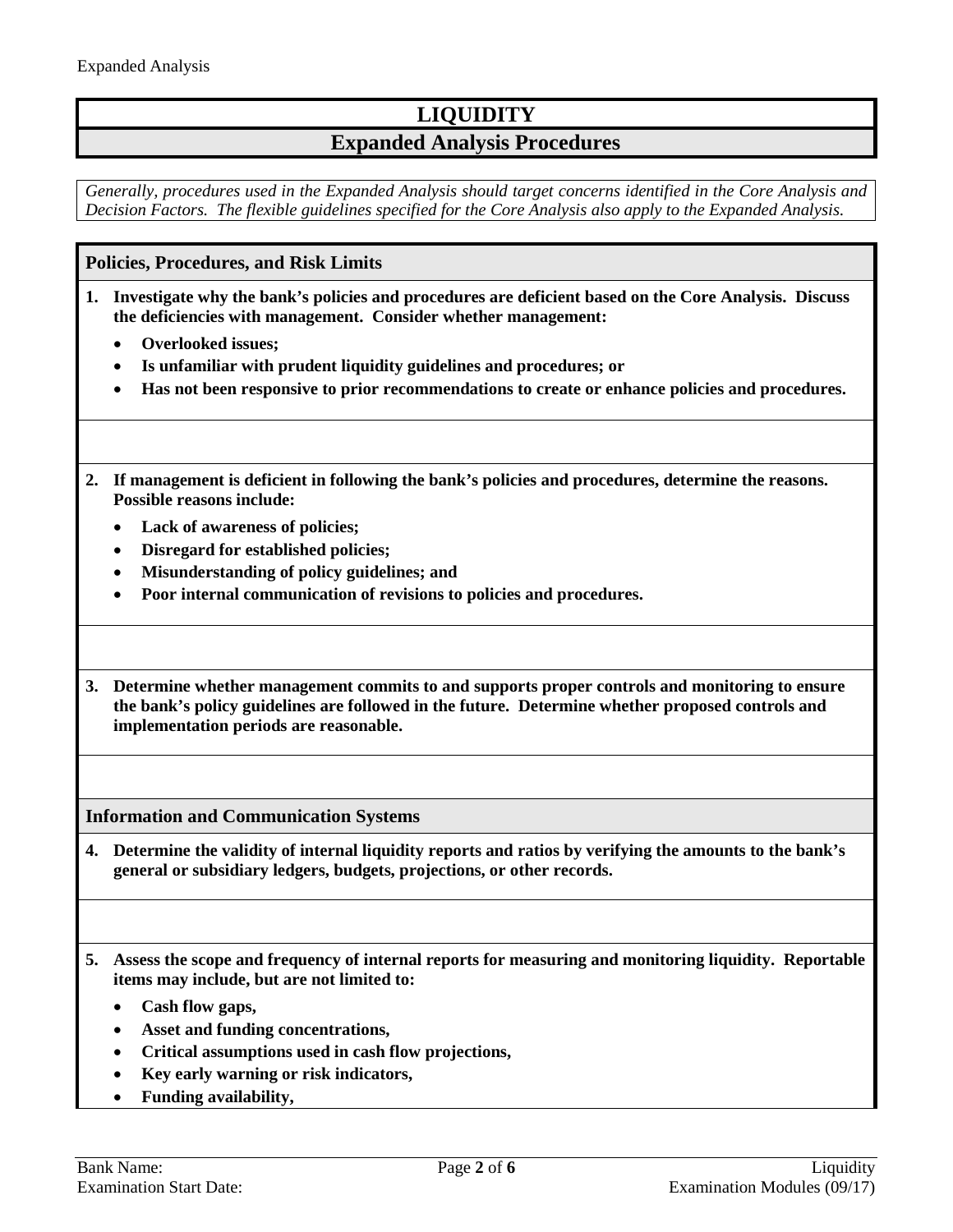- **Status of contingent funding sources,**
- **Available collateral, and**
- **Management of collateral usage.**
- **6. If management is not properly monitoring the bank's liquidity position, identify weaknesses and formulate recommendations to correct deficiencies. Prudent liquidity management techniques may include:**
	- **Monitoring and managing seasonal and cyclical factors that may cause loan and deposit levels to move in opposite directions. Failure to monitor these factors may cause insufficient liquidity to meet loan demand or deposit withdrawals;**
	- **Monitoring intraday liquidity and applicable collateral requirements especially for institutions with material settlement and clearing activities;**
	- **Monitoring daily cash letters and long-term liquidity needs through appropriate forecasting;**
	- **Monitoring changes in economic conditions;**
	- **Planning for contingencies including identifying minimum and maximum liquidity needs and weighing alternative courses of action;**
	- **Monitoring the price and availability of credit and the level of liquid assets available to meet funding requirements; and**
	- **Monitoring the incremental cost of liquidity, whether gained through asset management, liability management, or a combination of both.**

### **Analysis of Funding Sources and Uses**

**7. Consider completing a cash flow projection if liquidity requirements are significant.**

- **Determine whether cash needs are likely to exceed available funding sources, and**
- **Determine how management plans to meet significant liquidity demands.**
- **8. If specific deposit rates are significantly above market rates, determine whether the bank is soliciting brokered deposits or experiencing pricing pressures from competitors.**
	- **Review internally prepared rate sheets, reflecting the bank's and competitors' rates, if available.**
	- **Review interest rates for area banks.**
	- **Verify compliance with interest rate restrictions that apply to less than well capitalized banks.**
- **9. If the Core Analysis indicates the bank relies on concentrations in unstable funding sources for growing a program and leveraging capital, perform an in-depth analysis of the sources to determine the extent of reliance; if excessive, assess management's plan to stabilize or reduce risk exposure. As needed:**
	- **Determine whether management understands its strategy;**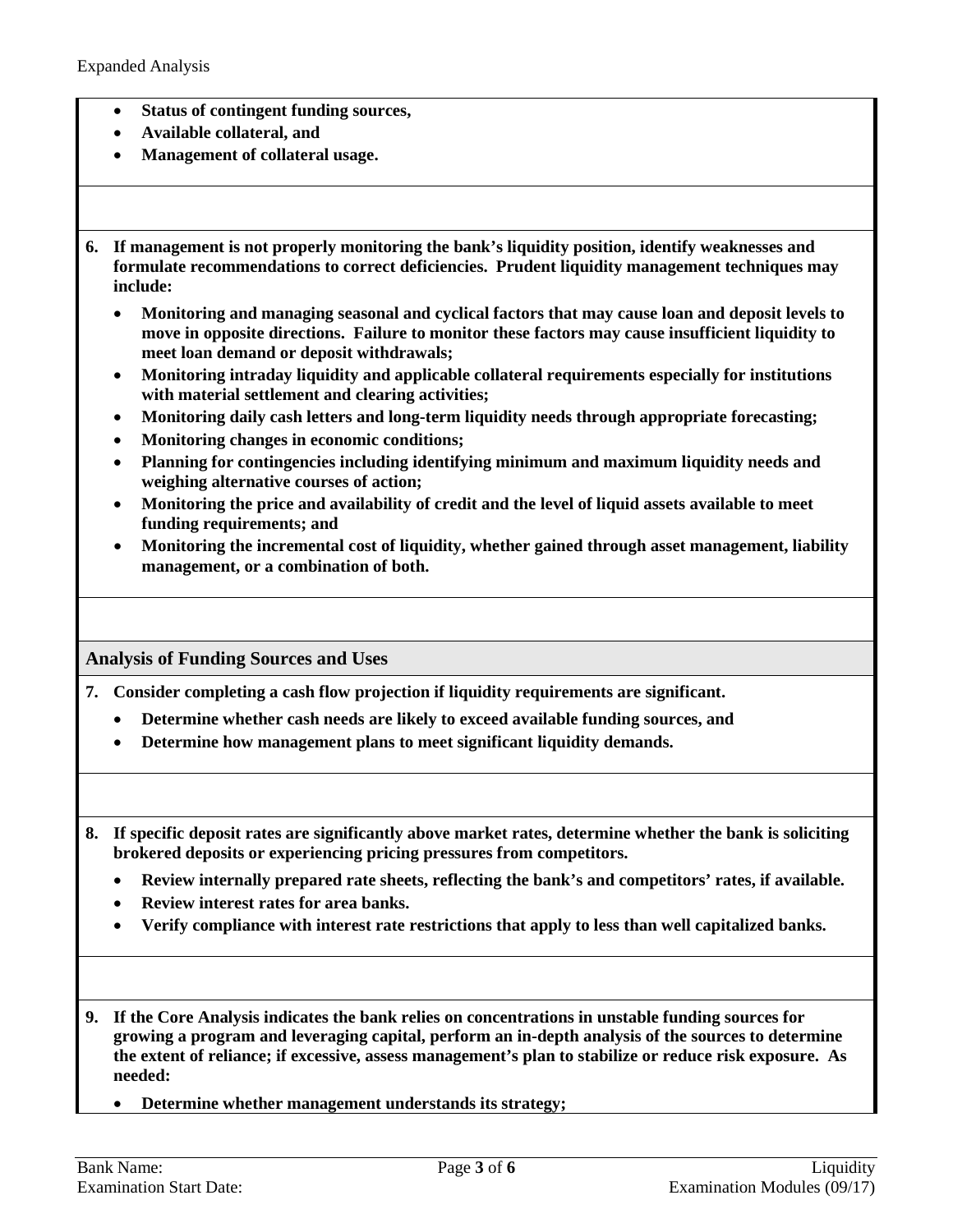- **Perform migration analysis using internally prepared deposit schedules, the Uniform Bank Performance Reports, or Interest Rate Risk Standard Analysis (IRRSA) (FDIC). Determine whether certain deposit accounts are experiencing declines, the reasons for the declines, and the potential liquidity risk;**
- **Compare deposit volumes with rate histories to see whether a significant correlation exists and how future events may impact these rates and volumes;**
- **Review deposit accounts for any significant out-of-area deposits. Determine whether these deposits are stable funding sources or the customers are chasing attractive rates; and**
- **Review insider deposit relationships.**

**10. Determine whether the bank has securities that may be used for sale under agreements to repurchase and whether repurchase arrangements exist.**

- **11. Determine whether the bank has adequate documentation to support lines of credit from other financial institutions.**
- **12. Determine whether contingency funding plans, including funding commitments from other financial institutions, are periodically tested.**
- **13. Determine whether credit lines contain material adverse change clauses that would preclude their use in problem situations.**

**14. Assess management's process for identifying, monitoring, and controlling risks associated with wholesale and rate-sensitive funding. When appropriate, assess management's plan to stabilize or reduce liquidity risks associated with complex or rate-sensitive funding.** 

**15. For less than well-capitalized banks, assess management's plan to comply with Brokered Deposit and Interest Rate Restrictions in Section 29 of the Federal Deposit Insurance Act as implemented by Section 337.6 of the FDIC Rules and Regulations.**

**FDIC: Refer to FIL-42-2016 FAQ on Identifying, Accepting, and Reporting Brokered Deposits; and the Brokered and High-Rate Deposits ED Module.**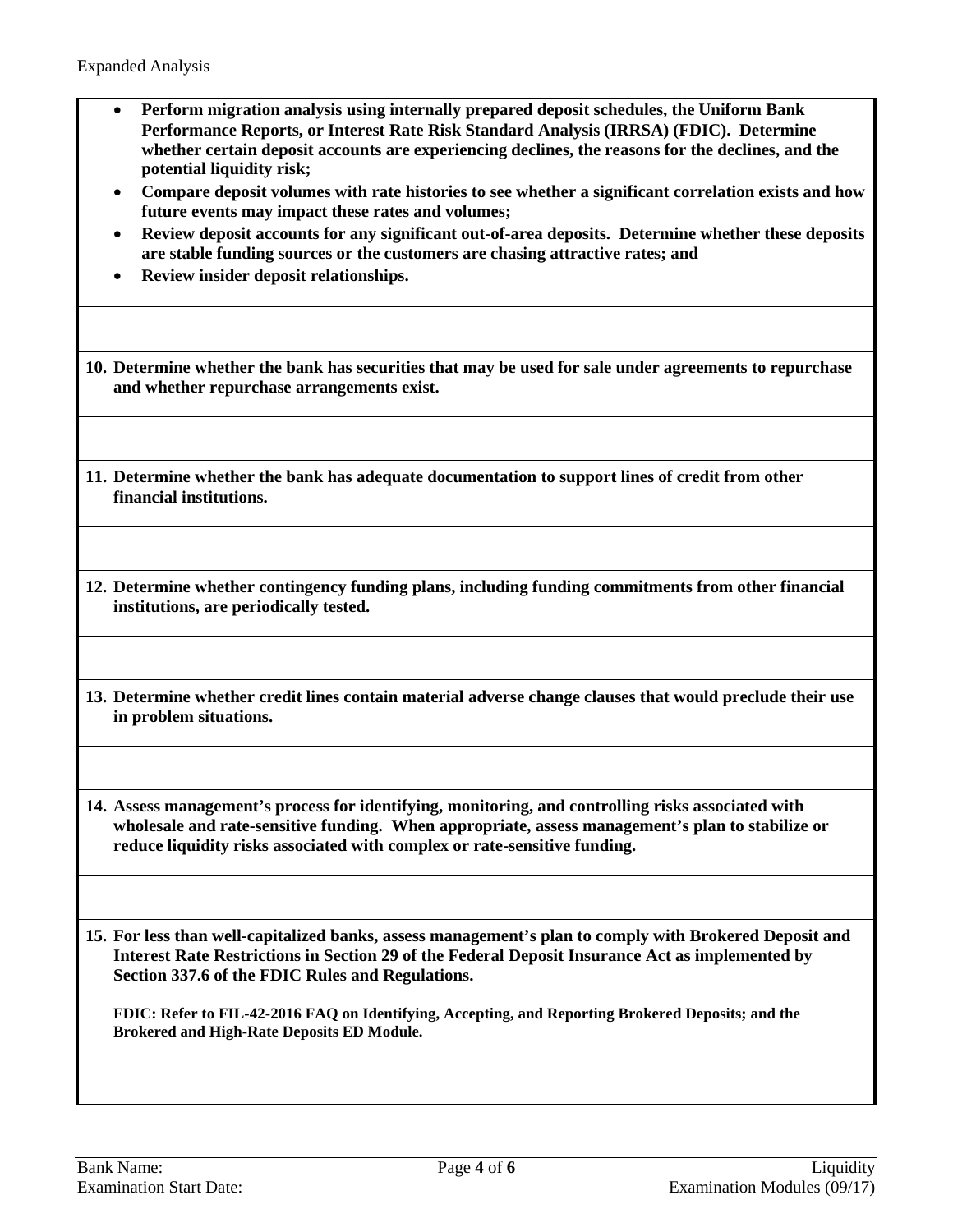- **16. Determine whether appropriate stress testing was completed either internally or by a third party. Appropriate stress testing generally:**
	- **Is completed prior to obtaining wholesale or rate sensitive funding;**
	- **Covers a reasonable range of contractual triggers and external events;**
	- **Includes the potential impact of these events on individual wholesale funding sources, the assets funded, and on the overall liquidity of the institution; and,**
	- **Provides for full disclosure to management regarding the risks associated with the wholesale funding.**

**End of Expanded Analysis. If needed, Continue to [Impact Analysis.](#page-5-0)**